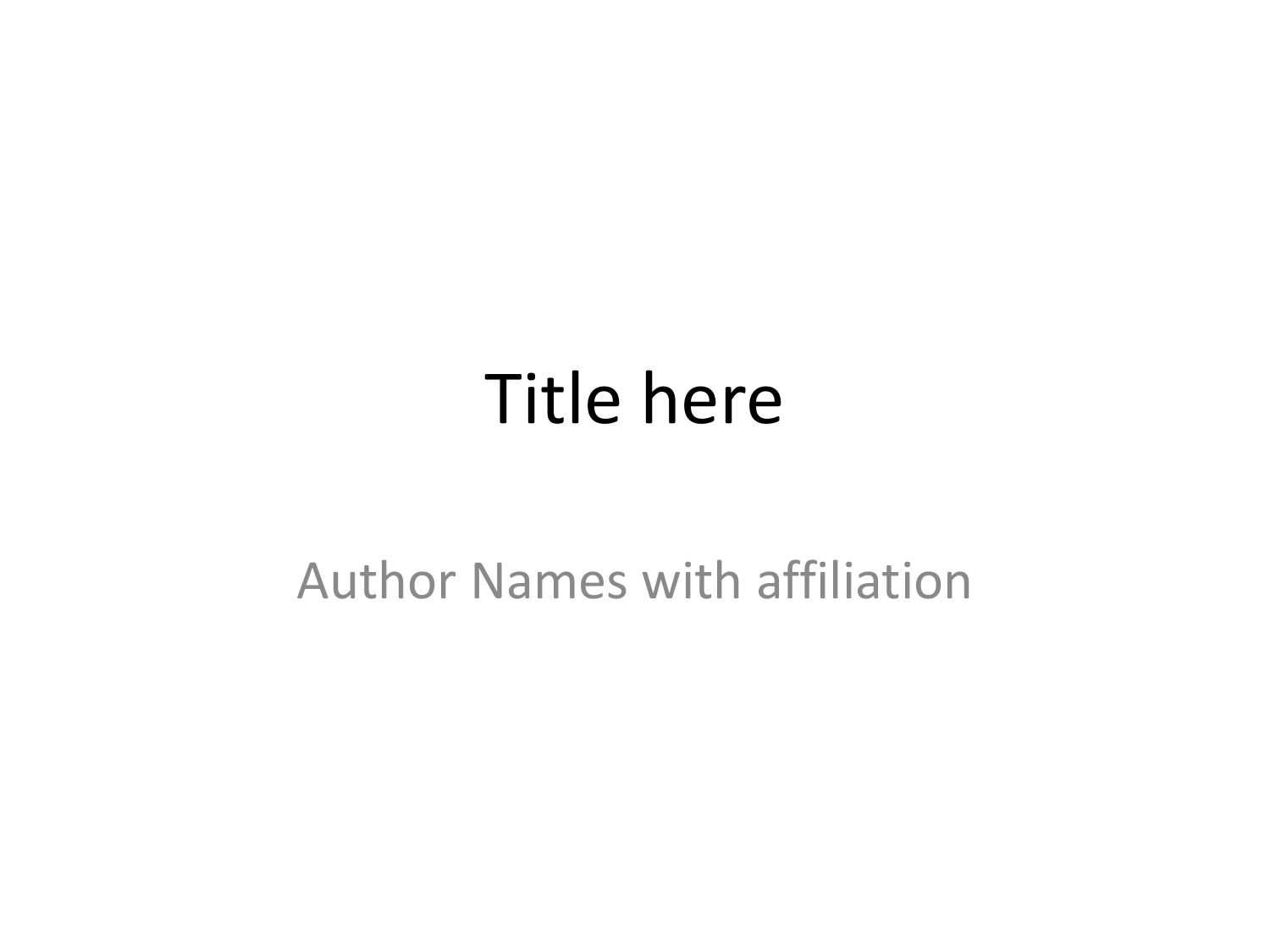# Introduction

• Briefly explain the study in not more than four bulleted sentences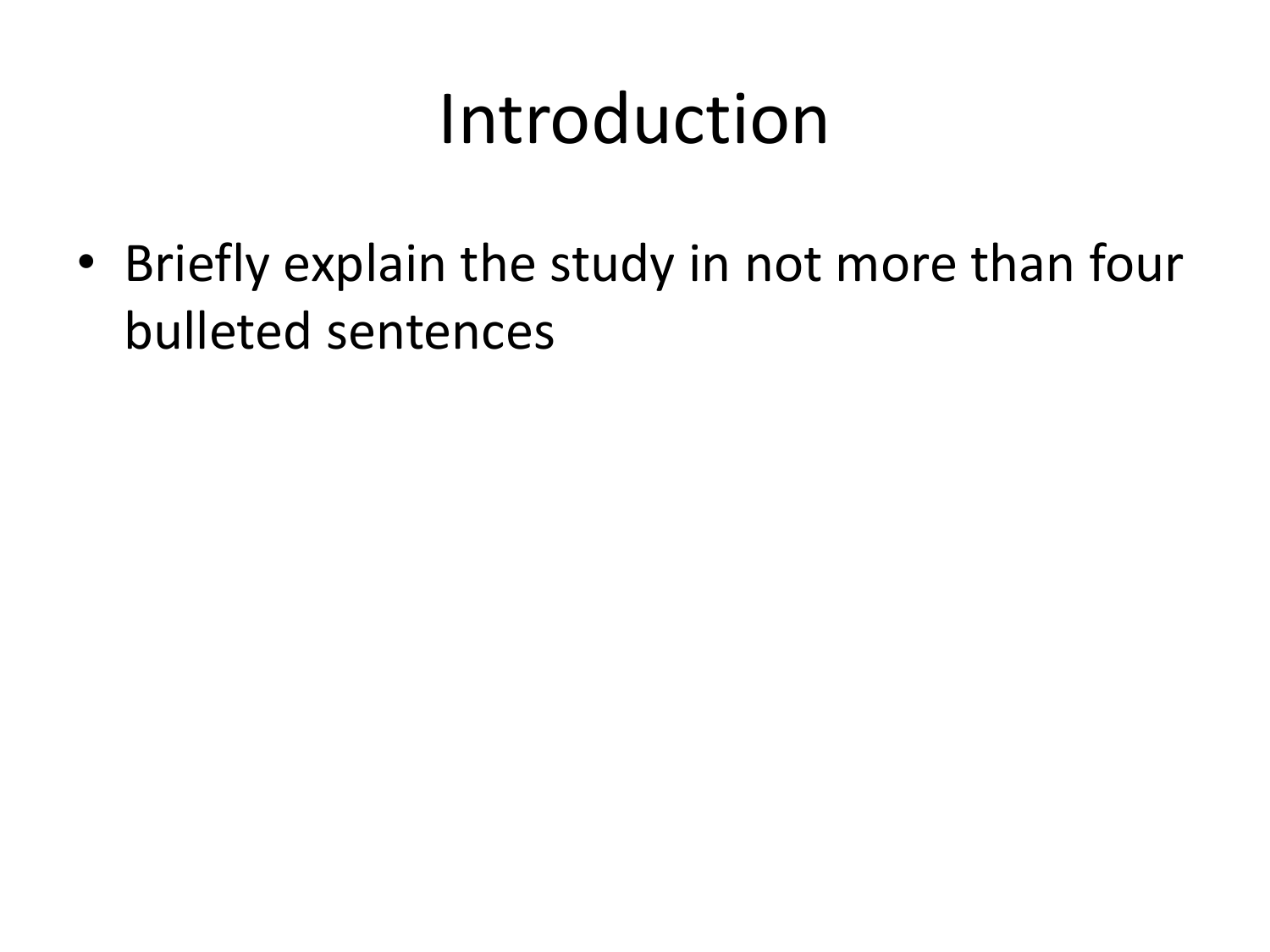## Purpose

- Use this slide to outline the aims and objectives of your study.
- In case of literary research also the presentation has to be structured.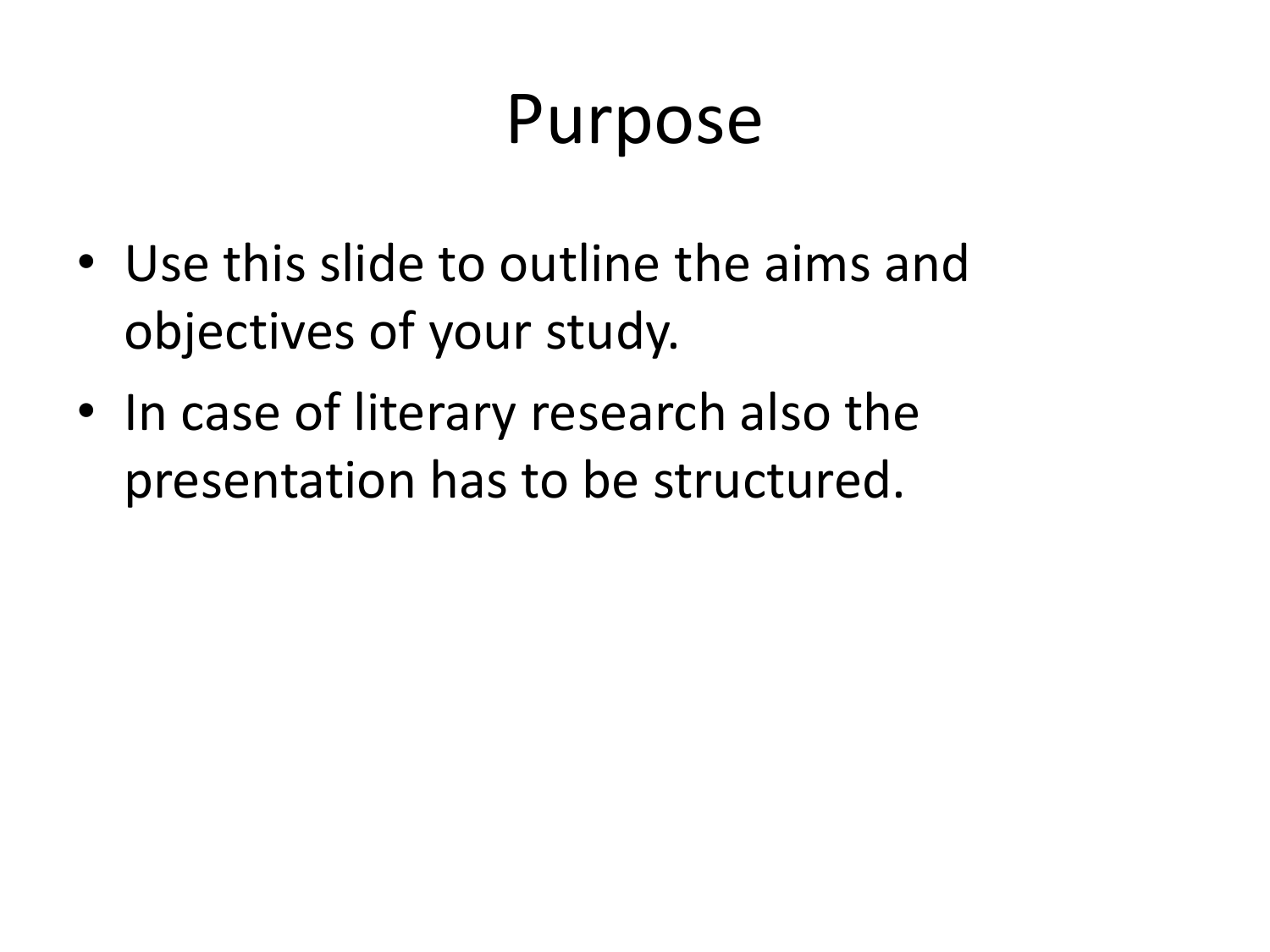# Methods

- Summarize the methods used in two or three slides.
- The study design, protocol, inclusion and exclusion criteria, end points, evaluation measures etc should be described
- In case of literary research, methods used for search, interpretation, analysis etc should be described.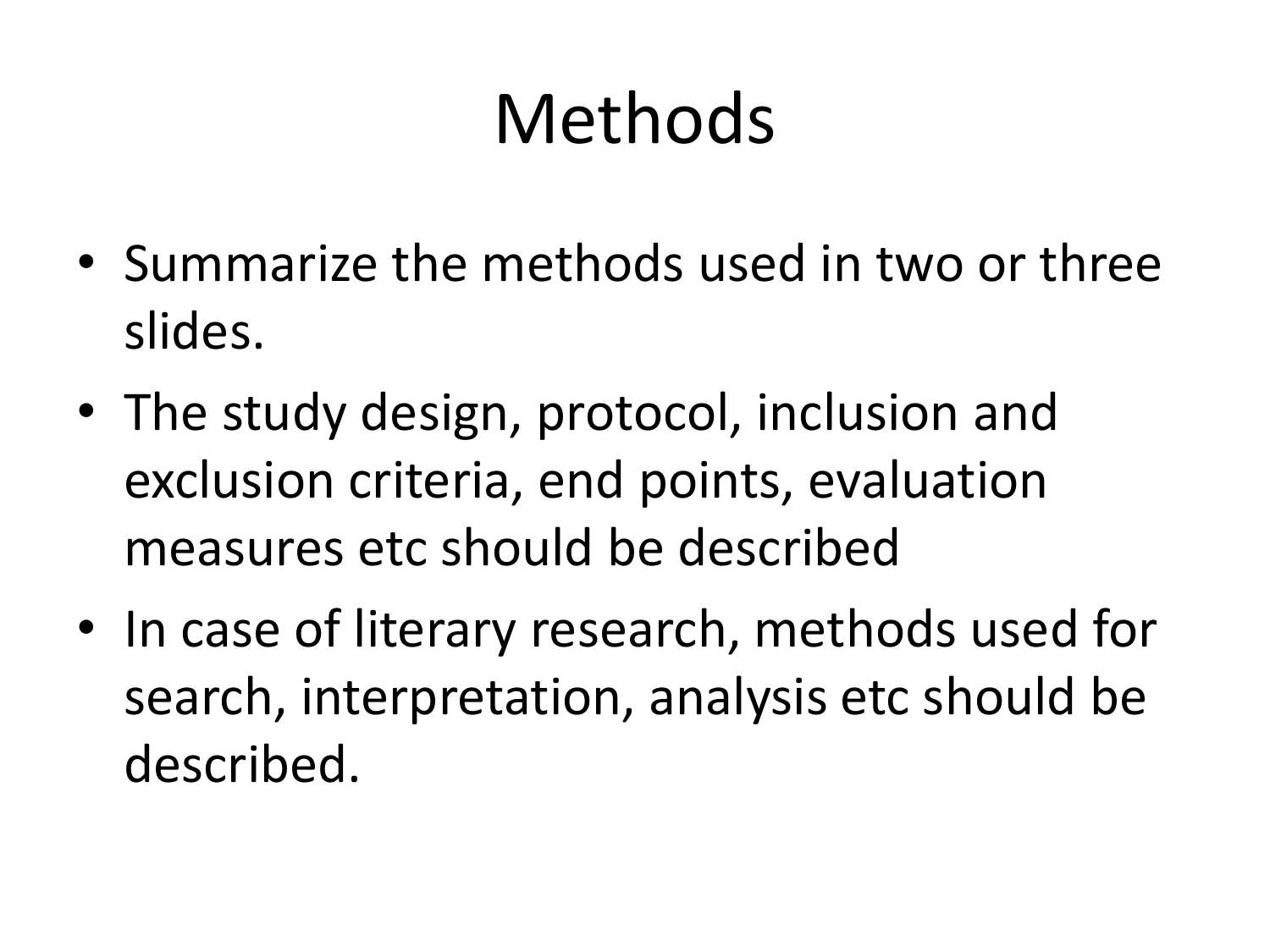## Methods contd..

• Use this slide if the content does not fit into one slide.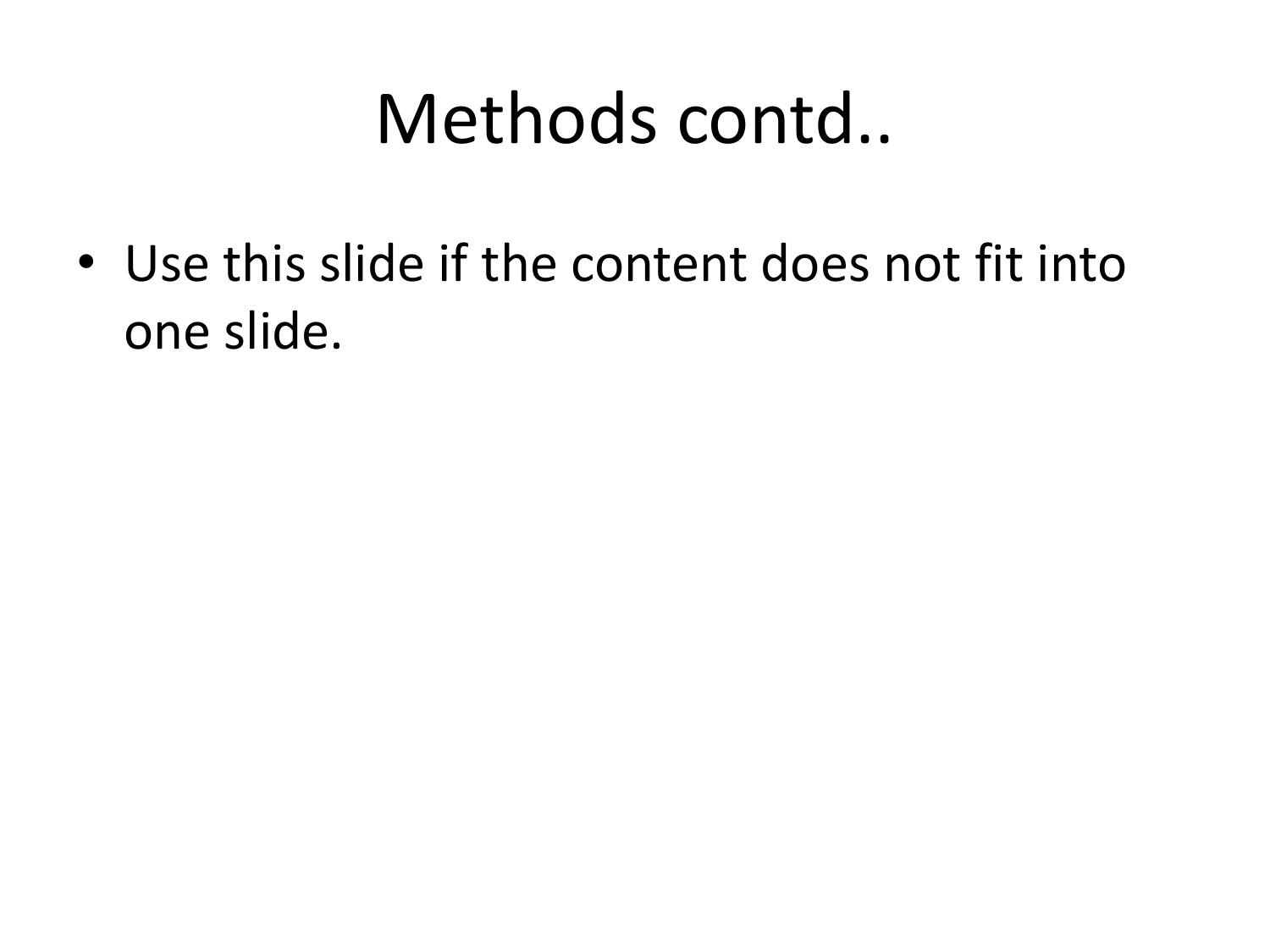## Methods contd…

• Use this slide if content does not fit into two slides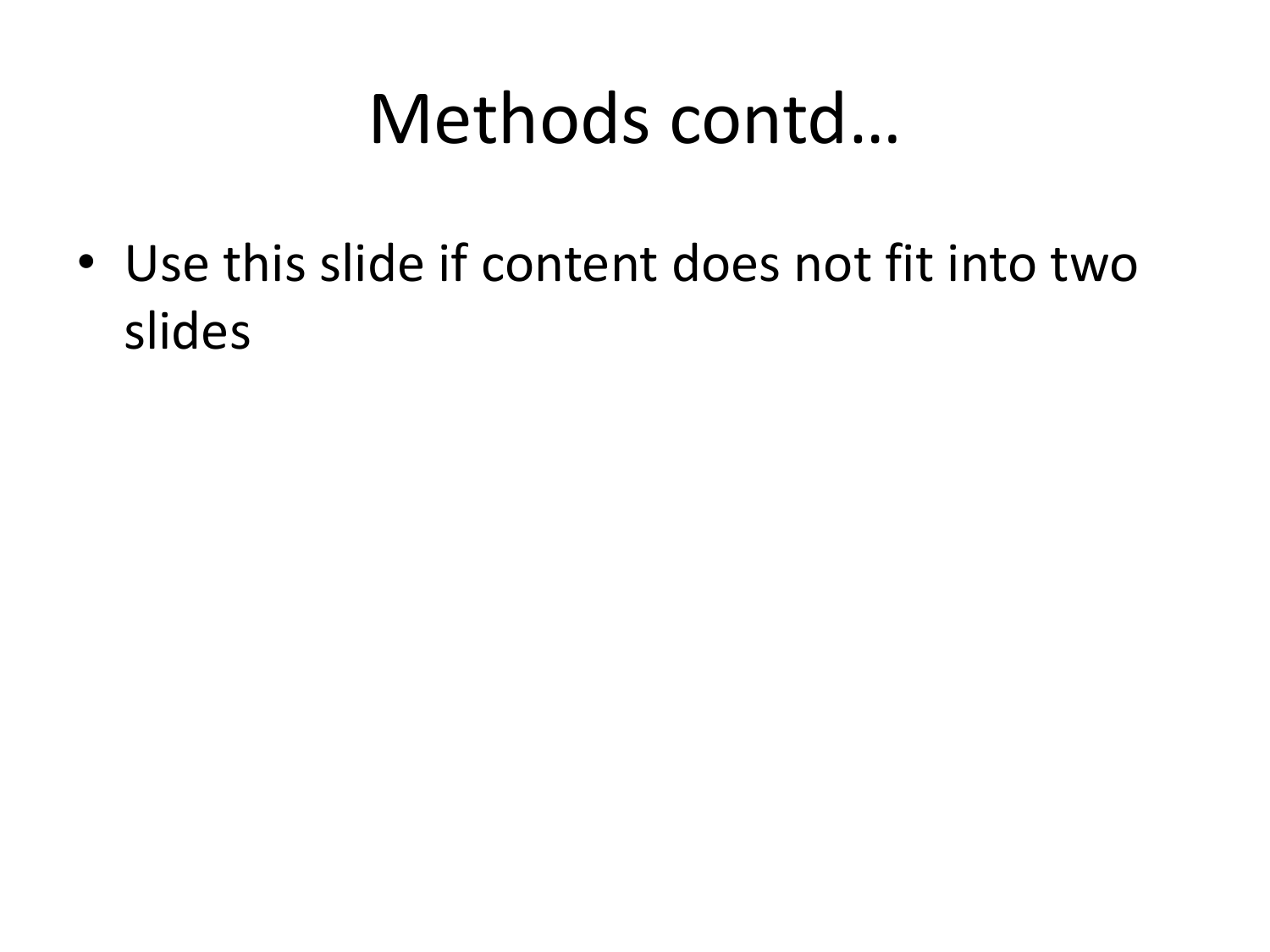# Results1

- Summarize the results of the study in two or three slides. Please be brief and highlight the essential findings. Include the main statistical conclusions and its significance.
- If it is a literary study, give a summary of the interpretations and understanding arrived at.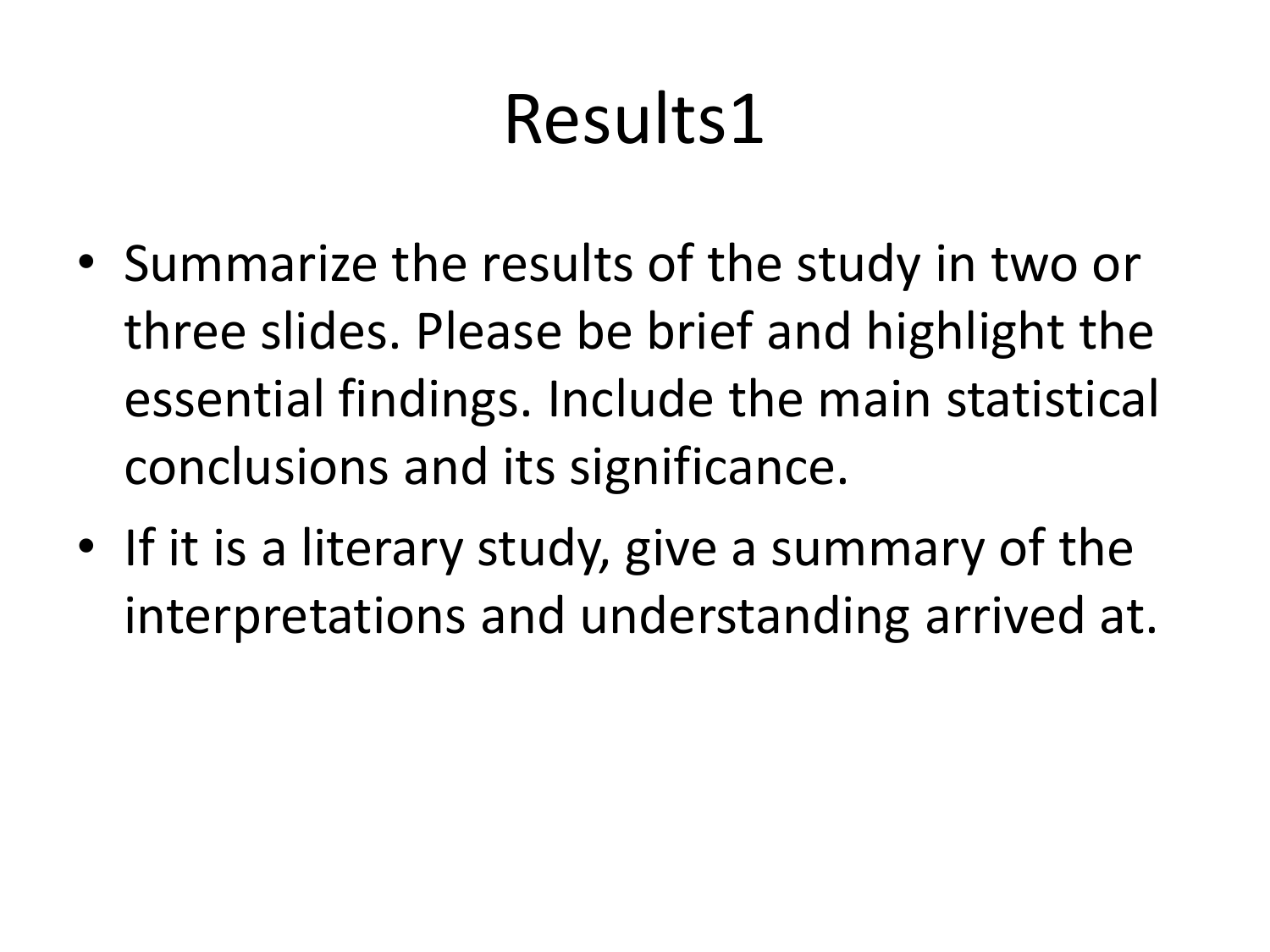## Results2

• Use this slide if the content does not fit into one slide.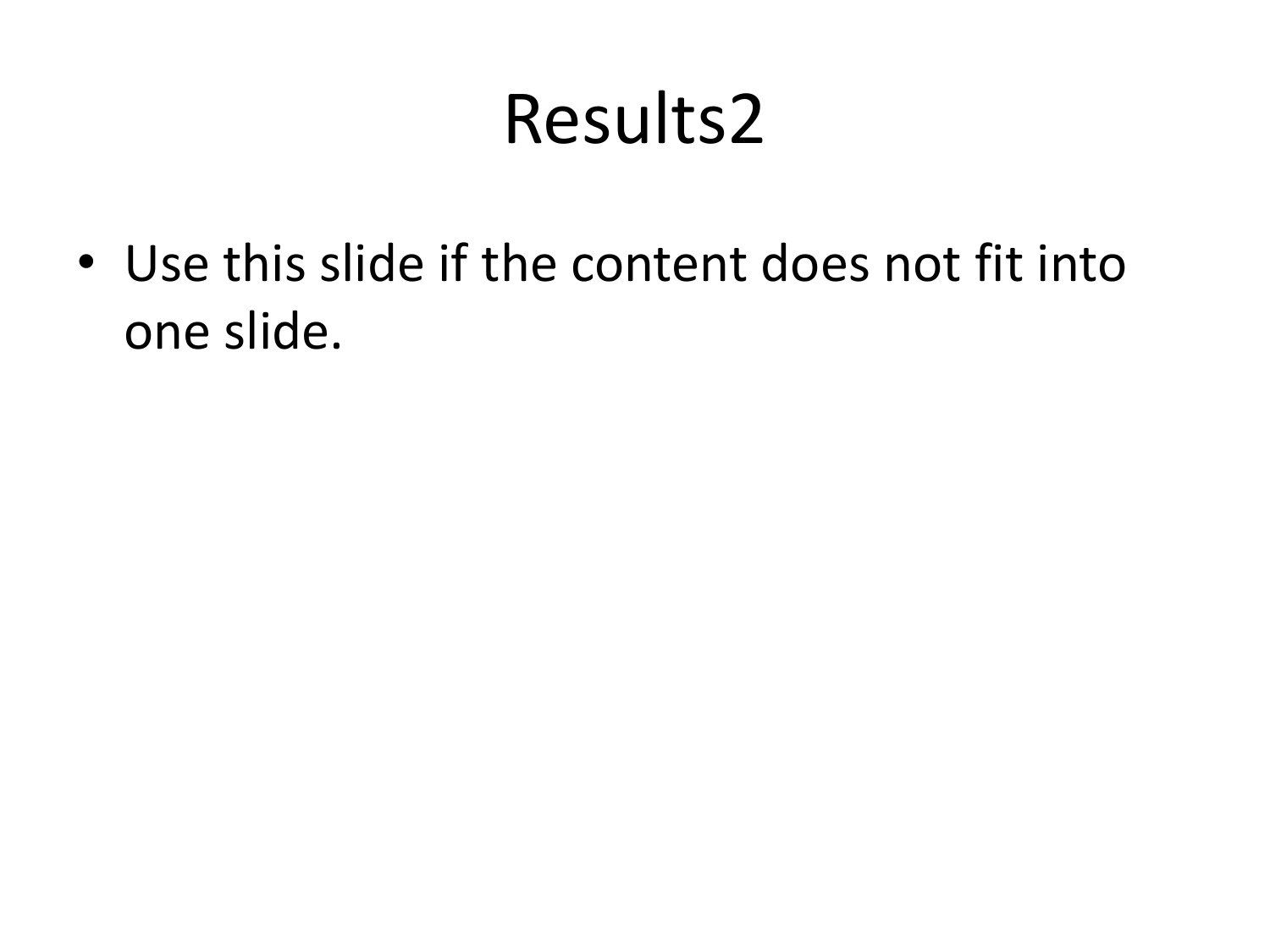## Results3

• Use this slide if the content does not fit into two slides.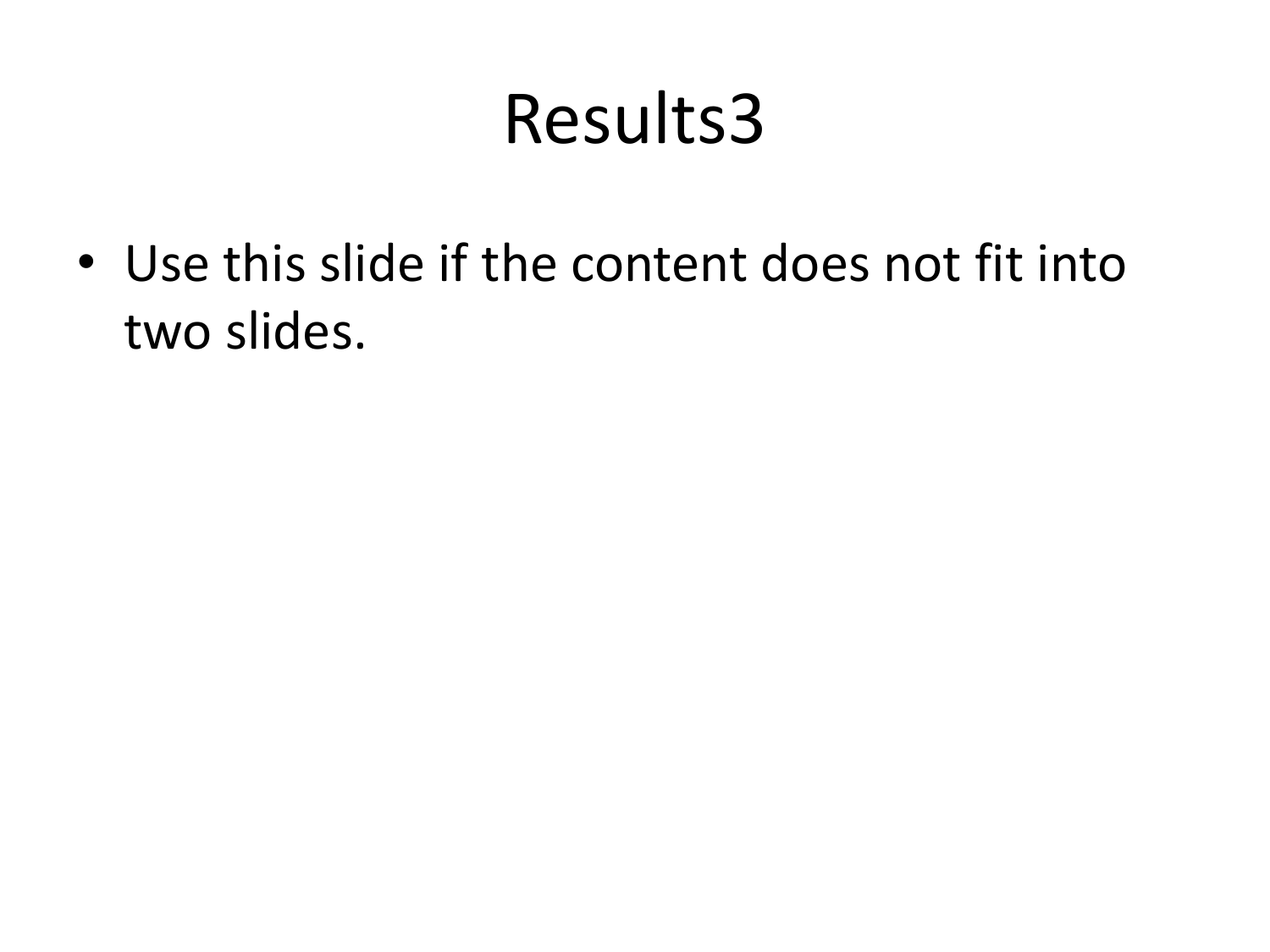# Conclusion

• Summarize the conclusions of your study in a few bulleted sentences.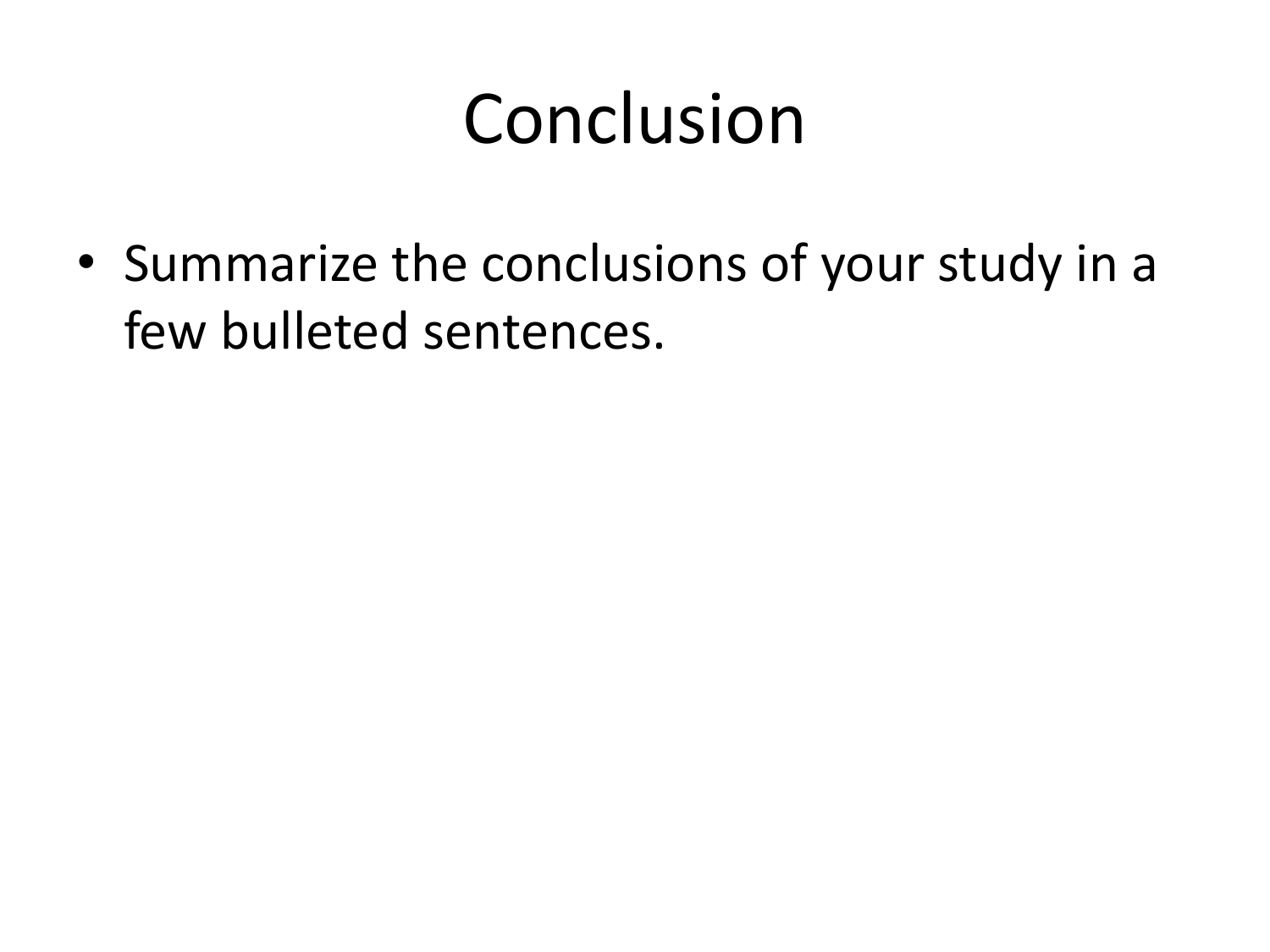## Conclusion2

• Use this slide if the content does not fit into two slides.